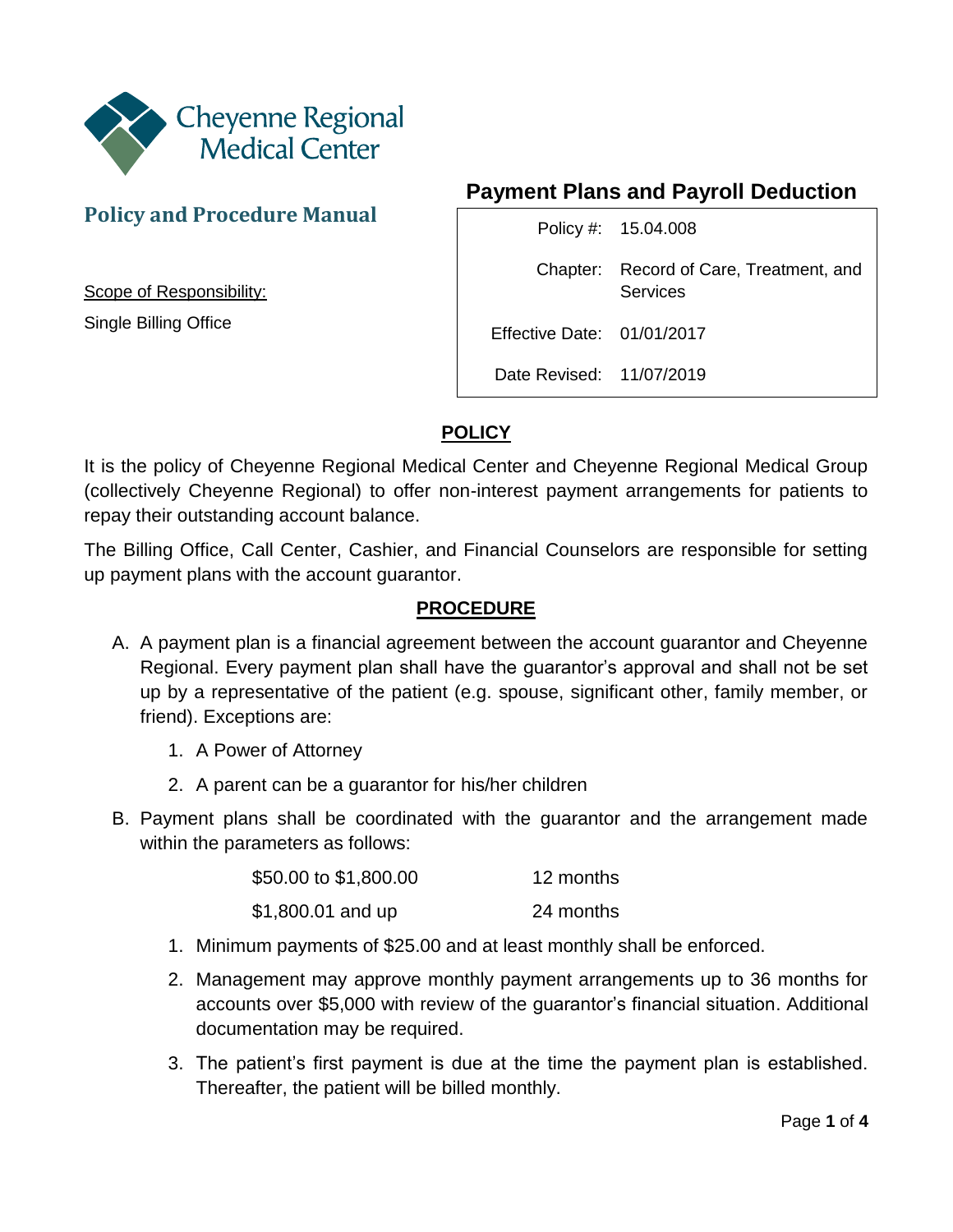

| Policy #: 15.04.008                                 |
|-----------------------------------------------------|
| Title: Payment Plans and Payroll Deduction          |
| Chapter: Record of Care, Treatment, and<br>Services |

- C. Payment plans will be set up with automatic withdrawal by Cheyenne Regional. Automatic bill pay through the guarantor's bank account does not constitute automatic withdrawal. The following are acceptable ways to be enrolled in automatic withdrawal with the information required.
	- 1. Check requirements:
		- a. First and Last Name on Check
		- b. Account Number
		- c. Routing Number
		- d. State listed on Check
	- 2. Credit Card requirements:
		- a. Card Number
		- b. Expiration Date
	- 3. Debit Card requirements:
		- a. Card Number
		- b. Expiration Date
- D. Cheyenne Regional will attempt to contact the guarantor with the telephone number on file a month prior to the Debit or Credit Card expiring to update the form of payment as well as contact the guarantor to inform him/her that the transaction did not go through. If unable to obtain/verify a new and consistent form of payment, the accounts will be removed from the payment plan.
	- 1. If no payment is received within the bill date, the account will be sent to bad debt.
- E. Cheyenne Regional full-time and part-time employees (excluding PRN and temporary/casual employees) may utilize payroll deduction to pay accounts for which the employee is the guarantor.
	- 1. The payment arrangement shall follow the process set forth within this policy to exclude the first payment when enrolled.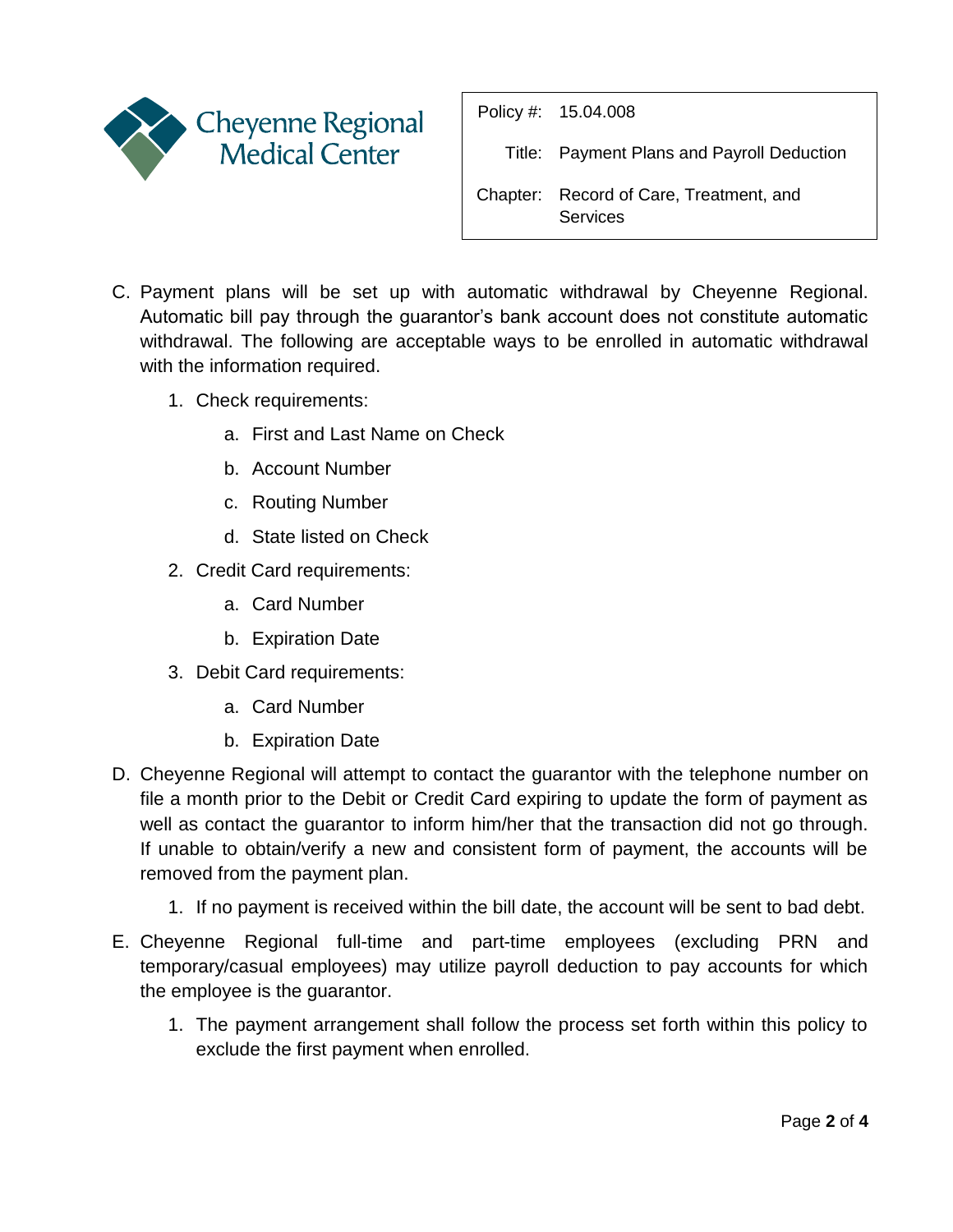

Policy #: 15.04.008

Title: Payment Plans and Payroll Deduction

Chapter: Record of Care, Treatment, and **Services** 

- 2. The approved payment installment will be taken out of each paycheck until the account is paid in full.
- 3. An employee who chooses to utilize payroll deduct is required to sign an authorization form allowing Cheyenne Regional to deduct the funds from his/her paycheck.
- 4. Employees taking a nonpaid leave of absence are not eligible for payroll deduct during their absence and established payment installments will be terminated.
	- a. Payments during the absence will continue to be billed and shall be paid by cash, check, or credit card.
	- b. Once the employee has returned to work, payroll deduct may be reinstated upon notification by the employee.
- 5. If an employee has established payroll deduct for accounts that belong to another guarantor prior to this policy being in effect, these payment arrangements shall be honored until the account is paid in full.
	- a. Cheyenne Regional shall not arrange payroll deduct for any new accounts for which the employee is not the guarantor.

### **References:**

**Policy Cross Reference:**

**This policy replaces the following policy:** 

**Key Words:**